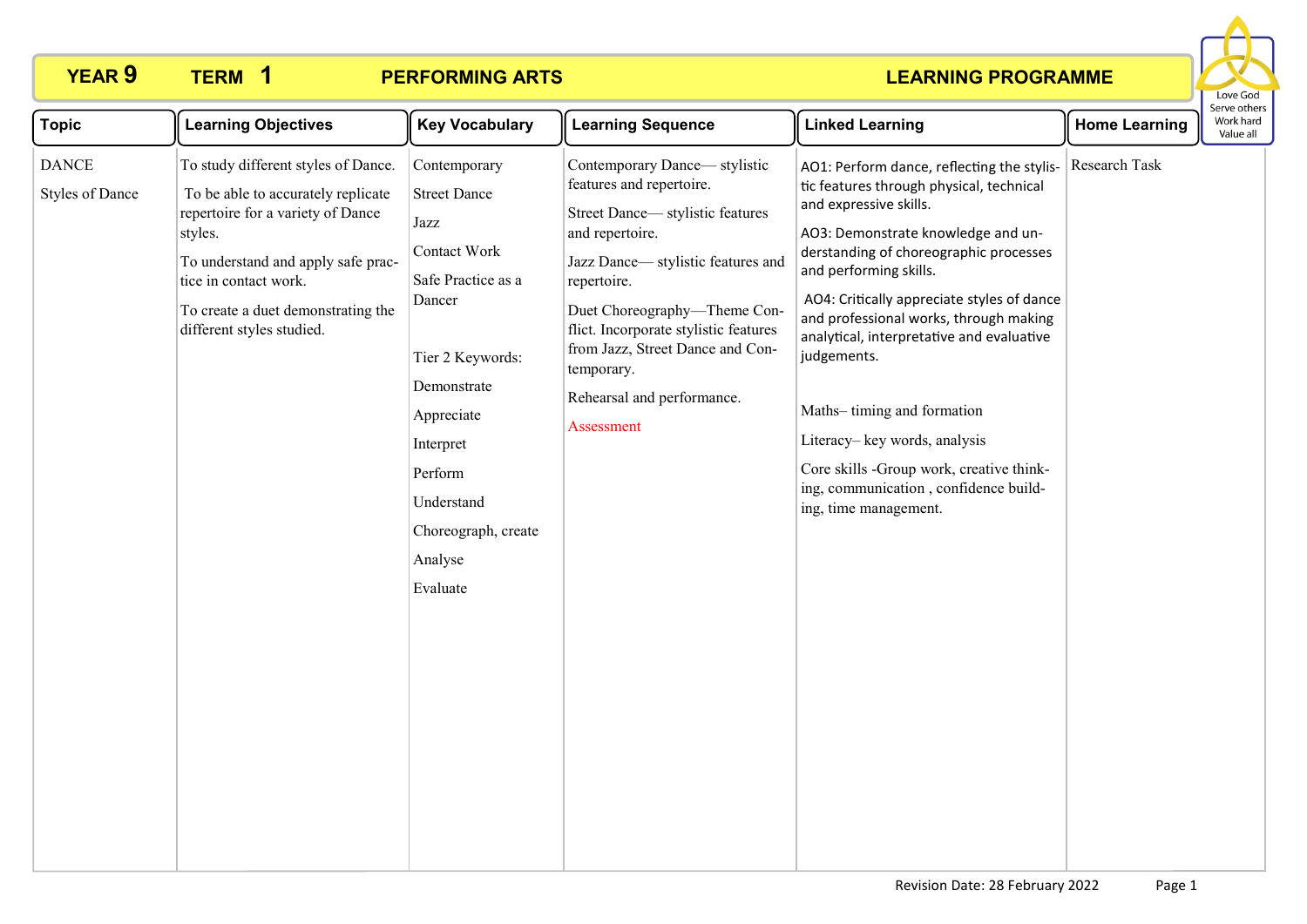## **YEAR 9 TERM 1 PERFORMING ARTS**



| <b>Topic</b>                             | <b>Learning Objectives</b>                                                                                                                                                                                                                                              | <b>Key Vocabulary</b>                                                                                                                                                                                     | <b>Learning Sequence</b>                                                                                                                                                                                             | <b>Linked Learning</b>                                                                                                                                                                                                                                                                                                                                                                                                                                                                                                                                                                         | <b>Home Learning</b> | Serve othel<br>Work hard<br>Value all |
|------------------------------------------|-------------------------------------------------------------------------------------------------------------------------------------------------------------------------------------------------------------------------------------------------------------------------|-----------------------------------------------------------------------------------------------------------------------------------------------------------------------------------------------------------|----------------------------------------------------------------------------------------------------------------------------------------------------------------------------------------------------------------------|------------------------------------------------------------------------------------------------------------------------------------------------------------------------------------------------------------------------------------------------------------------------------------------------------------------------------------------------------------------------------------------------------------------------------------------------------------------------------------------------------------------------------------------------------------------------------------------------|----------------------|---------------------------------------|
| <b>DRAMA</b><br>Conventions and<br>Genre | To understand and apply a range of<br>drama conventions to a perfor-<br>mance.<br>To understand features of a genre<br>and to communicate these in a de-<br>vised piece of Drama.<br>To convey communication, mean-<br>ing and characterisation through<br>performance. | Conventions<br>Genre<br>Staging<br>Choral Speaking<br><b>Spatial Awareness</b><br>Tier 2 Key words:<br>Create, Devise<br>Discuss<br>Perform, demonstrate<br>Describe<br>Understand<br>Analyse<br>Evaluate | Characterisation Skills-Staffroom<br>scene<br>Devising a scene from a stimulus.<br>Genre-Soap Opera. Choral<br>Speaking, Cross Cutting and spatial<br>awareness.<br>Rehearsal processes<br>Performance<br>Assessment | AO1 Create and develop ideas to com-<br>municate meaning for theatrical perfor-<br>mance.<br>AO2 Apply theatrical skills to realise<br>artistic intentions in live performance.<br>AO3 Demonstrate knowledge and under-<br>standing of how drama and theatre is de-<br>veloped and performed.<br>AO4 Analyse and evaluate their own<br>work and the work of others.<br>English-character and plot analysis<br>Literacy-Key words, script<br>PSHE-social, historical and cultural<br>Core skills -Group work, creative think-<br>ing, communication, confidence build-<br>ing, time management. | Vocabulary test      |                                       |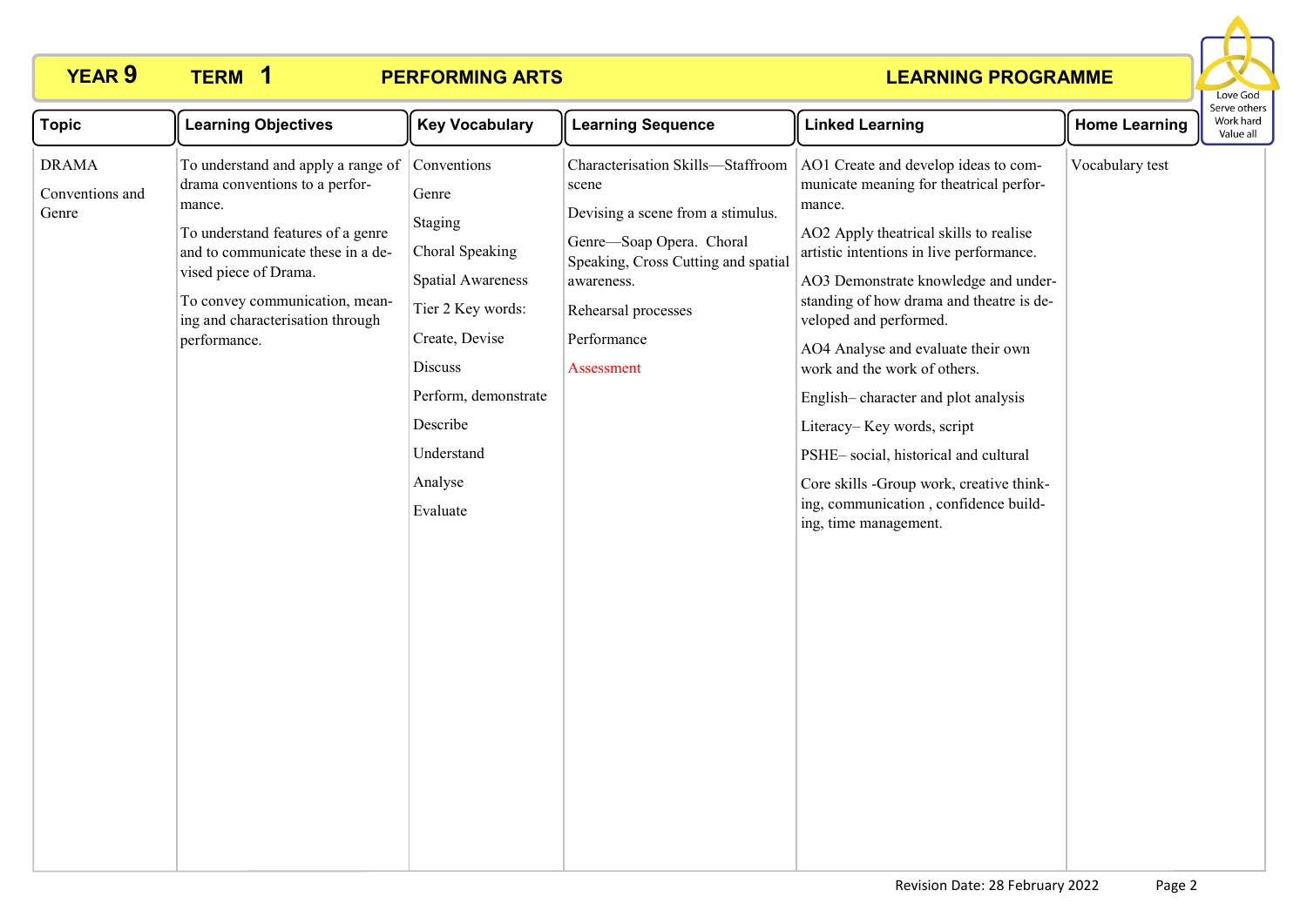# **YEAR 9 TERM 1 PERFORMING ARTS**



| <b>Topic</b><br><b>Learning Objectives</b><br><b>Key Vocabulary</b><br><b>Learning Sequence</b><br><b>Linked Learning</b><br><b>Home Learning</b>                                                                                                                                                                                                                                                                                                                                                                                                                                                                                                                                                                                                                                                                                                                                                |  | בו אב סנווכו א<br>Work hard<br>Value all |  |  |
|--------------------------------------------------------------------------------------------------------------------------------------------------------------------------------------------------------------------------------------------------------------------------------------------------------------------------------------------------------------------------------------------------------------------------------------------------------------------------------------------------------------------------------------------------------------------------------------------------------------------------------------------------------------------------------------------------------------------------------------------------------------------------------------------------------------------------------------------------------------------------------------------------|--|------------------------------------------|--|--|
| Social<br><b>PRODUCTION</b><br>To understand the different roles<br>Research different job roles<br>Art-design<br>Complete tasks to meet dead-<br>within the theatre industry<br><b>SKILLS</b><br>lines.<br>Historical<br>Select genre and create a plot.<br>Literacy-Key words, script<br>Design Project<br>To interpret the use of social, his-<br>PSHE-social, historical and cultural<br>Cultural<br>Costume design<br>torical and cultural context within<br>Set Design<br>Core skills -Independent learning, crea-<br>design elements<br>Genre<br>tive thinking, time management.<br><b>Lighting Design</b><br>To research and design appropriate<br>Semiotics<br>costume, set and lighting.<br>Initial designs<br>Style<br>Final designs<br>Costume<br>Set<br>Assessment<br>Lighting<br>Tier 2 Keywords:<br>Create<br>Discuss<br>Suggest<br>Describe<br>Understand<br>Explain<br>Annotate |  |                                          |  |  |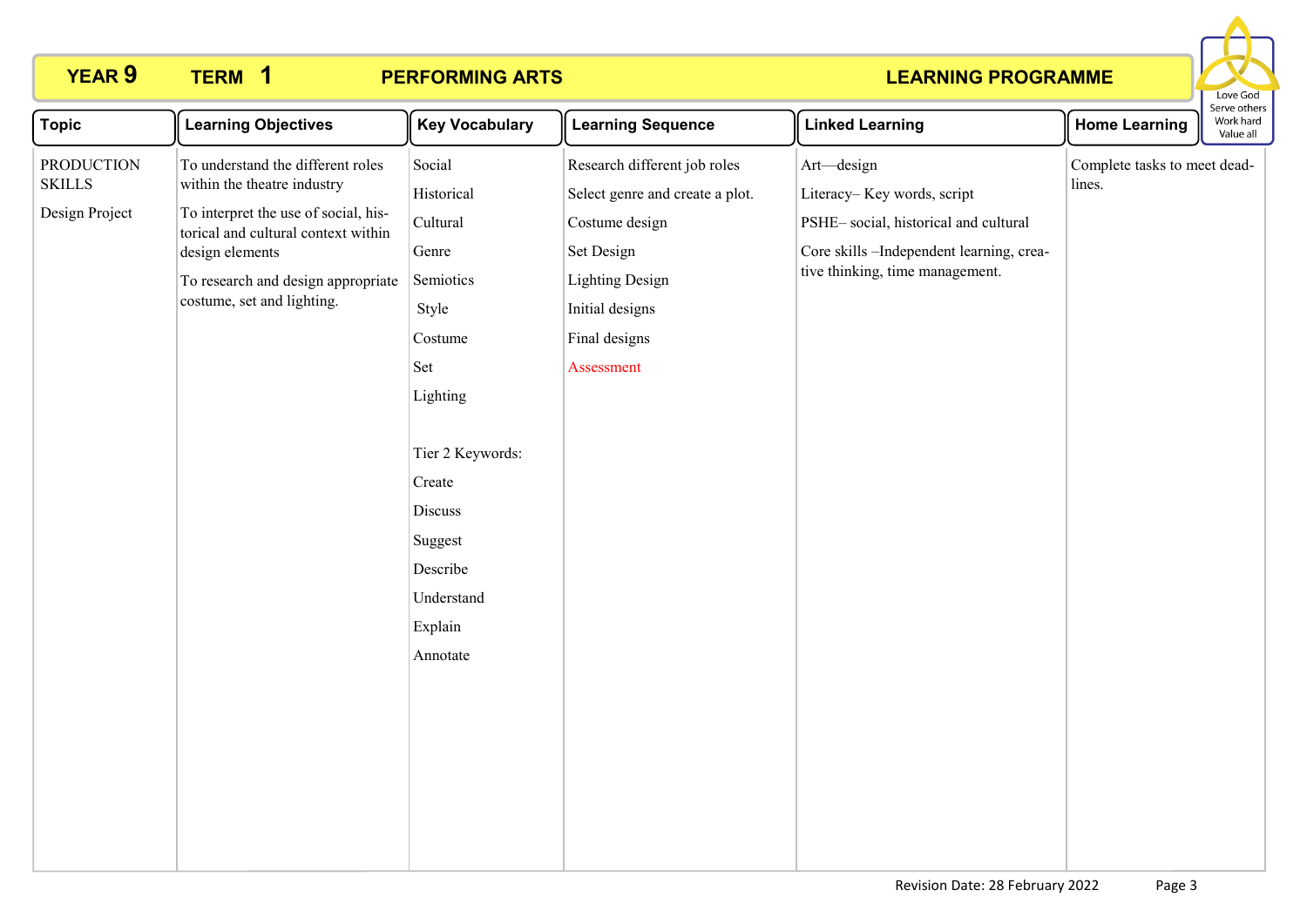# **YEAR 9 TERM 2 PERFORMING ARTS**



| <b>Topic</b>                                     | <b>Learning Objectives</b>                                                                                                                                                                                            | <b>Key Vocabulary</b>                                                                                                                                                                                                                                                                         | <b>Learning Sequence</b>                                                                                                                                                                                                                                       | <b>Linked Learning</b>                                                                                                                                                                                                                                                                                                                                                                                                                                                                                                                                  | <b>Home Learning</b>             | Serve others<br>Work hard<br>Value all |
|--------------------------------------------------|-----------------------------------------------------------------------------------------------------------------------------------------------------------------------------------------------------------------------|-----------------------------------------------------------------------------------------------------------------------------------------------------------------------------------------------------------------------------------------------------------------------------------------------|----------------------------------------------------------------------------------------------------------------------------------------------------------------------------------------------------------------------------------------------------------------|---------------------------------------------------------------------------------------------------------------------------------------------------------------------------------------------------------------------------------------------------------------------------------------------------------------------------------------------------------------------------------------------------------------------------------------------------------------------------------------------------------------------------------------------------------|----------------------------------|----------------------------------------|
| <b>DANCE</b><br>Emancipation of<br>Expressionism | To study a professional work<br>To be able to accurately replicate<br>repertoire<br>To understand and apply relation-<br>ships and devices.<br>To develop understanding of and<br>apply a range of performance skill. | Streetdance/Hip Hop<br>Counterpoint<br>Motif<br>Choreographic Inten-<br>tion<br>Accumulation<br>Technical skills<br>Physical skills<br>Expressive skills<br>Tier 2 Keywords:<br>Demonstrate<br>Appreciate<br>Interpret<br>Perform<br>Understand<br>Choreograph, create<br>Analyse<br>Evaluate | Analysis of professional work<br>Learning of repertoire<br>Understanding and application of<br>dance relationships and devices<br>Understanding and application of<br>technical, physical and expressive<br>skills<br>Rehearsal and performance.<br>Assessment | AO1: Perform dance, reflecting choreo-<br>graphic intention through physical, tech-<br>nical and expressive skills.<br>AO3: Demonstrate knowledge and un-<br>derstanding of choreographic processes<br>and performing skills.<br>AO4: Critically appreciate own works<br>and professional works, through making<br>analytical, interpretative and evaluative<br>judgements.<br>Maths-timing and formation<br>Literacy-key words, analysis<br>Core skills -Group work, creative think-<br>ing, communication, confidence build-<br>ing, time management. | Research Task-Dance Com-<br>pany |                                        |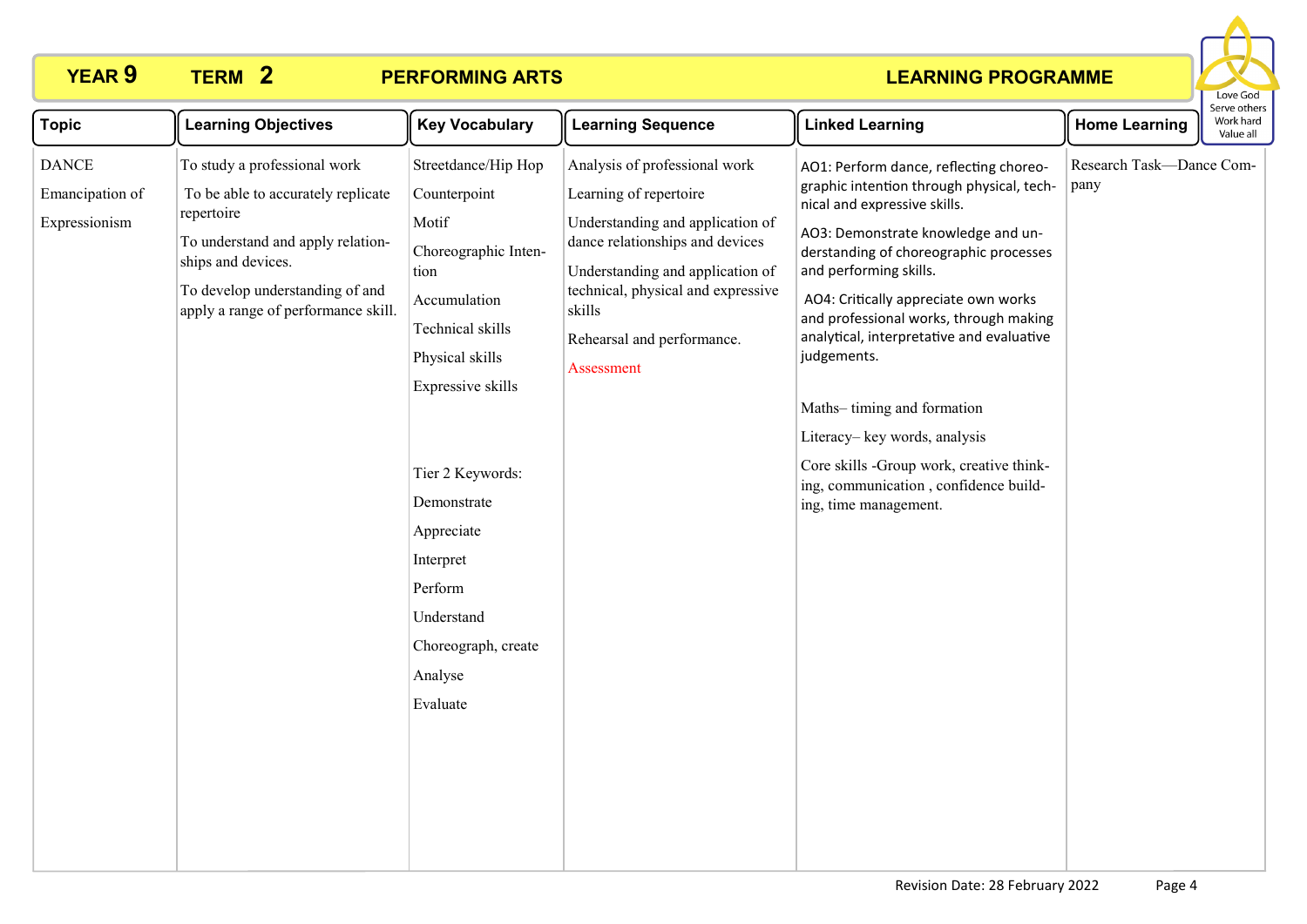## **YEAR 9 TERM 2 PERFORMING ARTS**



| <b>Topic</b>                  | <b>Learning Objectives</b>                                                                                                                                                                                             | <b>Key Vocabulary</b>                                                                                                                                                                                                                                         | <b>Learning Sequence</b>                                                                                                                                                                                                                                                                                                       | <b>Linked Learning</b>                                                                                                                                                                                                                                                                                                                                                                                                                                                                                                                                                                         | <b>Home Learning</b> | וסוויכ טנווכו<br>Work hard<br>Value all |
|-------------------------------|------------------------------------------------------------------------------------------------------------------------------------------------------------------------------------------------------------------------|---------------------------------------------------------------------------------------------------------------------------------------------------------------------------------------------------------------------------------------------------------------|--------------------------------------------------------------------------------------------------------------------------------------------------------------------------------------------------------------------------------------------------------------------------------------------------------------------------------|------------------------------------------------------------------------------------------------------------------------------------------------------------------------------------------------------------------------------------------------------------------------------------------------------------------------------------------------------------------------------------------------------------------------------------------------------------------------------------------------------------------------------------------------------------------------------------------------|----------------------|-----------------------------------------|
| <b>DRAMA</b><br>Practitioners | To understand Brecht and Epic<br>Theatre.<br>To use the Brecht techniques with-<br>in a performance.<br>To understand TIE and create a<br>group performance based on a<br>topic using effective Brecht tech-<br>niques | <b>Brecht</b><br><b>Epic Theatre</b><br>Theatre in Education<br>Freeze Frame<br>Banner/Placard<br>Chant<br>Multi Role<br>Narration<br>Tier 2 Key words:<br>Create, Devise<br>Discuss<br>Perform, demonstrate<br>Describe<br>Understand<br>Analyse<br>Evaluate | Introduction to Brecht and Epic<br>Theatre.<br>Stimulus-knife crime create per-<br>formance using brecht techniques<br>Theatre in Education-selecta<br>social issue and research in groups.<br>Create a performance to educate<br>others and using Brecht tech-<br>niques.<br>Rehearsal processes<br>Performance<br>Assessment | AO1 Create and develop ideas to com-<br>municate meaning for theatrical perfor-<br>mance.<br>AO2 Apply theatrical skills to realise<br>artistic intentions in live performance.<br>AO3 Demonstrate knowledge and under-<br>standing of how drama and theatre is de-<br>veloped and performed.<br>AO4 Analyse and evaluate their own<br>work and the work of others.<br>English-character and plot analysis<br>Literacy-Key words, script<br>PSHE-social, historical and cultural<br>Core skills -Group work, creative think-<br>ing, communication, confidence build-<br>ing, time management. | Research Task        |                                         |
|                               |                                                                                                                                                                                                                        |                                                                                                                                                                                                                                                               |                                                                                                                                                                                                                                                                                                                                |                                                                                                                                                                                                                                                                                                                                                                                                                                                                                                                                                                                                |                      |                                         |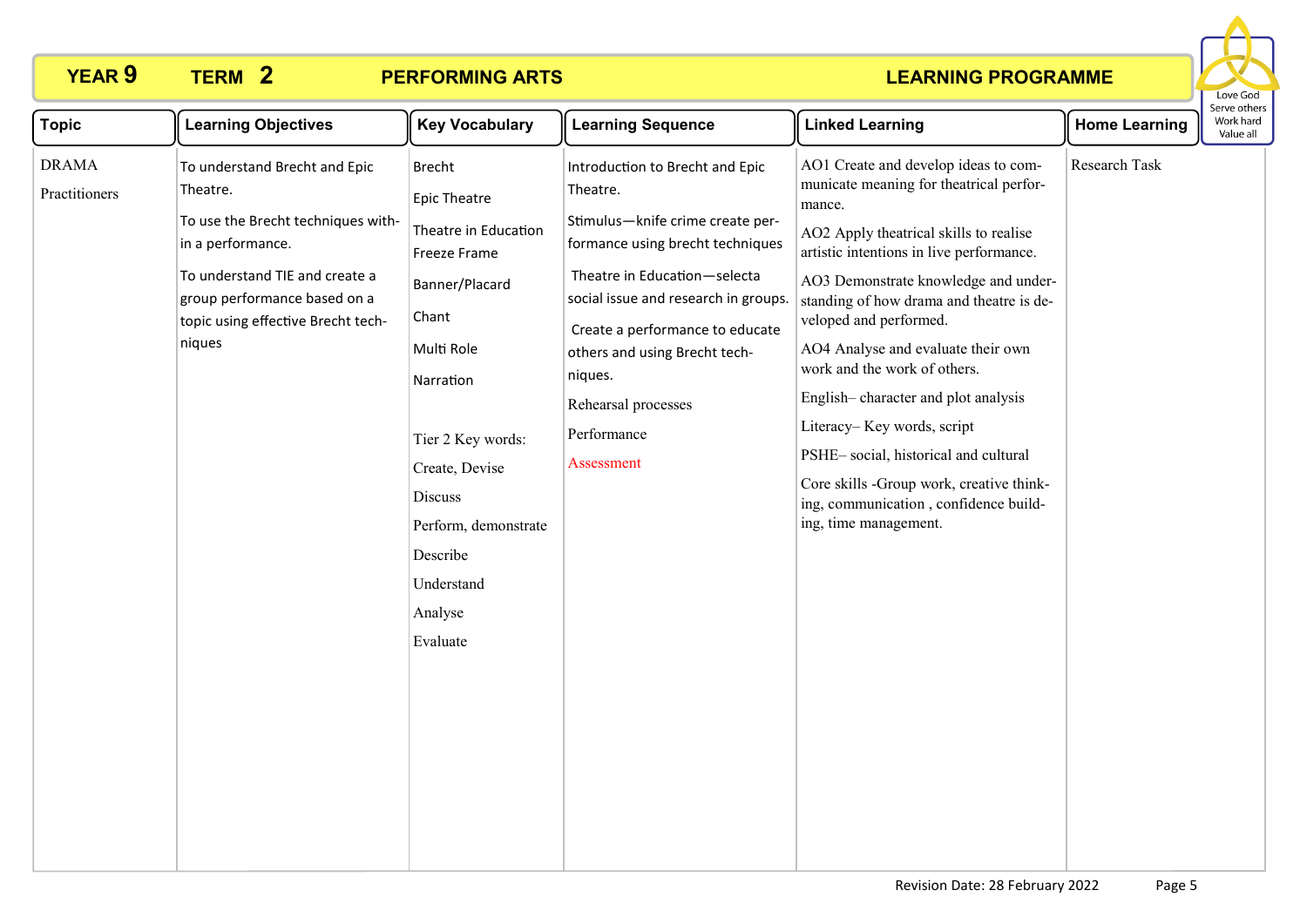## **YEAR 9 TERM 2 PERFORMING ARTS**



| <b>Topic</b>                                                | <b>Learning Objectives</b>                                                                                                              | <b>Key Vocabulary</b>                                                                                                                                                                          | <b>Learning Sequence</b>                                                                                                                                                                                 | <b>Linked Learning</b>                                                                                                                                                                                                                                                                                                                                                                                                       | <b>Home Learning</b>                   | erve other:<br>Work hard<br>Value all |
|-------------------------------------------------------------|-----------------------------------------------------------------------------------------------------------------------------------------|------------------------------------------------------------------------------------------------------------------------------------------------------------------------------------------------|----------------------------------------------------------------------------------------------------------------------------------------------------------------------------------------------------------|------------------------------------------------------------------------------------------------------------------------------------------------------------------------------------------------------------------------------------------------------------------------------------------------------------------------------------------------------------------------------------------------------------------------------|----------------------------------------|---------------------------------------|
| <b>PRODUCTION</b><br><b>SKILLS</b><br><b>Script Writing</b> | To understand the genre of Soap<br>Opera.<br>To understand the process of writ-<br>ing a script.<br>To write a script for a soap opera. | Genre<br>Soap Opera<br>Script<br>Character development<br>Plot<br>Storyboard<br>Structure<br>Tier 2 Keywords:<br>Create<br>Discuss<br>Suggest<br>Describe<br>Understand<br>Explain<br>Annotate | Introduced to genre<br>Identify features of Soap Opera<br>Explore ideas of plot and characters<br>Character development<br>Storyboard-structure<br>Format and structure<br>Complete script<br>Evaluation | AO1 Create and develop ideas to com-<br>municate meaning for theatrical perfor-<br>mance.<br>AO3 Demonstrate knowledge and under-<br>standing of how drama and theatre is de-<br>veloped and performed.<br>English-character, plot, script writing<br>Literacy-Spag<br>PSHE-plot reflects a social issue eg<br>abuse, knife crime, conflict, divorce,<br>homelessness<br>Core skills—creative thinking, time man-<br>agement | Complete tasks to meet dead-<br>lines. |                                       |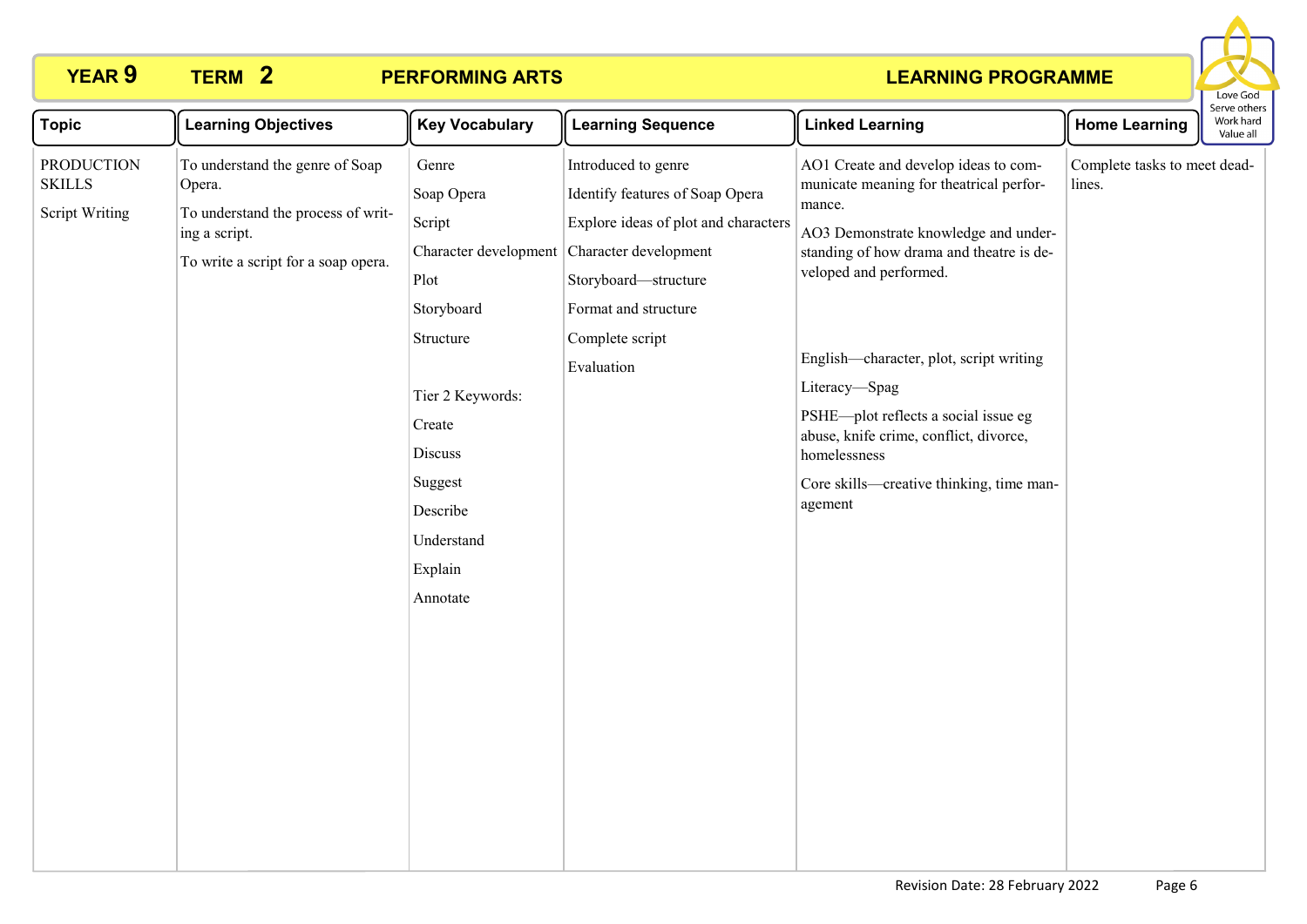# **YEAR 9 TERM 3 PERFORMING ARTS**



| <b>Topic</b>                 | <b>Learning Objectives</b>                                                                                                                                                                                                                 | <b>Key Vocabulary</b>                                                                                      | <b>Learning Sequence</b>                                                                                                                                                                                                                                     | <b>Linked Learning</b>                                                                                                                                                                                                                                                                                                                                                                                                                                                                                                                                                             | <b>Home Learning</b> | Serve others<br>Work hard<br>Value all |
|------------------------------|--------------------------------------------------------------------------------------------------------------------------------------------------------------------------------------------------------------------------------------------|------------------------------------------------------------------------------------------------------------|--------------------------------------------------------------------------------------------------------------------------------------------------------------------------------------------------------------------------------------------------------------|------------------------------------------------------------------------------------------------------------------------------------------------------------------------------------------------------------------------------------------------------------------------------------------------------------------------------------------------------------------------------------------------------------------------------------------------------------------------------------------------------------------------------------------------------------------------------------|----------------------|----------------------------------------|
| <b>DANCE</b><br>Choreography | To understand the choreographic<br>process in Dance.<br>To be able to create and develop a<br>motif using action, space, dynamics<br>and relationships.<br>To choreograph a group dance that<br>communicates a choreographic<br>intention. | Motif<br>Motif development<br>Action<br>Space<br>Dynamics<br>Relationships<br>Choreographic Inten-<br>tion | Choreographic Process<br>Select Stimulus-Explore move-<br>ment ideas<br>Create Motifs-Action, Space,<br>Dynamics and Relationships.<br>Development of Motifs<br>Apply Choreographic devices to<br>the group Dance.<br>Rehearsal<br>Performance<br>Assessment | AO1: Choreograph and Perform dance,<br>reflecting the choreographic intention<br>through physical, technical and expres-<br>sive skills.<br>AO3: Demonstrate knowledge and un-<br>derstanding of choreographic processes<br>and performing skills.<br>AO4: Critically appreciate styles of dance<br>and professional works, through making<br>analytical, interpretative and evaluative<br>judgements.<br>Maths-timing and formation<br>Literacy-key words, analysis<br>Core skills -Group work, creative think-<br>ing, communication, confidence build-<br>ing, time management. | Vocabulary Test      |                                        |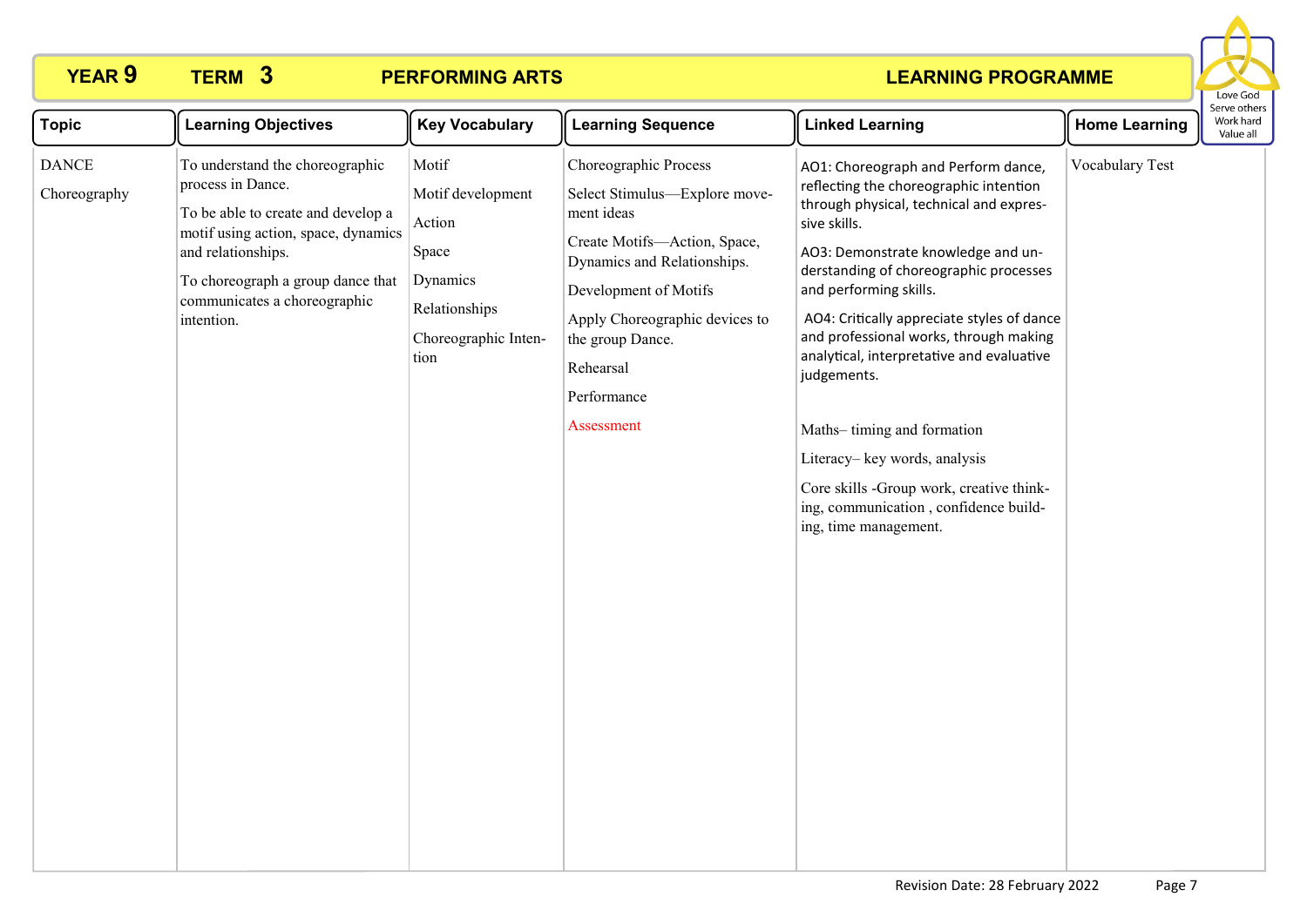## **YEAR 9 TERM 3 PERFORMING ARTS**



| <b>Topic</b>                                   | <b>Learning Objectives</b>                                                                                                                                                 | <b>Key Vocabulary</b>                                                                                                                         | <b>Learning Sequence</b>                                                                                                                                                                                                                           | <b>Linked Learning</b>                                                                                                                                                                                                                                                                                                                                                                                     | <b>Home Learning</b> | Work hard<br>Value all |
|------------------------------------------------|----------------------------------------------------------------------------------------------------------------------------------------------------------------------------|-----------------------------------------------------------------------------------------------------------------------------------------------|----------------------------------------------------------------------------------------------------------------------------------------------------------------------------------------------------------------------------------------------------|------------------------------------------------------------------------------------------------------------------------------------------------------------------------------------------------------------------------------------------------------------------------------------------------------------------------------------------------------------------------------------------------------------|----------------------|------------------------|
| <b>DRAMA</b><br>Script<br>'Birds and the Bees' | To study a professional work<br>To use the artistic intentions of the<br>playwright.<br>To convey communication, mean-<br>ing and characterisation through<br>performance. | Playwright<br>Social, historical con-<br>text<br>Blocking<br><b>Stage Directions</b><br>Physical skills<br>Vocal skills<br>Script<br>Blocking | Analysis of professional work<br>Research of social, cultural and<br>historical context<br>To develop a character from a pro-<br>fessional work.<br>Script-To learn lines, staging,<br>blocking.<br>Rehearsal process<br>Performance<br>Assessment | AO1 Create and develop ideas to com-<br>municate meaning for theatrical perfor-<br>mance.<br>AO2 Apply theatrical skills to realise<br>artistic intentions in live performance.<br>AO3 Demonstrate knowledge and under-<br>standing of how drama and theatre is de-<br>veloped and performed.<br>AO4 Analyse and evaluate their own<br>work and the work of others.<br>English-character and plot analysis | Research Task        | Serve othe             |
|                                                |                                                                                                                                                                            | Tier 2 Key words:<br>Create, Devise<br>Discuss<br>Perform, demonstrate<br>Describe<br>Understand<br>Analyse<br>Evaluate                       |                                                                                                                                                                                                                                                    | Literacy-Key words<br>PSHE-social issues in society, knife<br>crime<br>Core skills -Group work, creative think-<br>ing, communication, confidence build-<br>ing, time management, research                                                                                                                                                                                                                 |                      |                        |